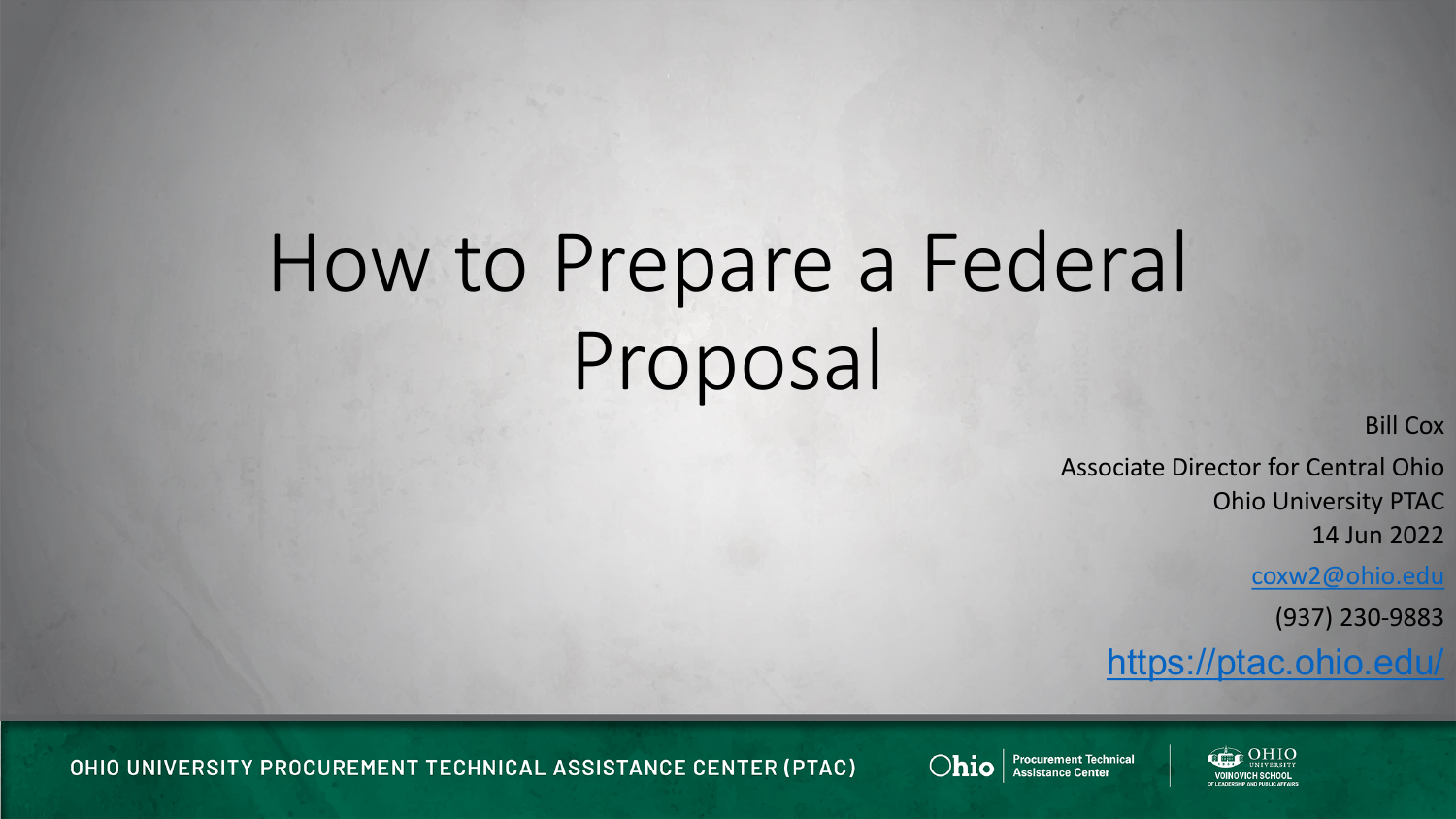#### Overview

- Disclaimer
- Assumptions
- Sample Solicitation Sections
- Step by Step AKA "What Have I Gotten Myself Into"
	- Past Performance
	- Technical
	- Price/Cost
- Proposals Written by Teams
- Summary

OHIO UNIVERSITY PROCUREMENT TECHNICAL ASSISTANCE CENTER (PTAC)



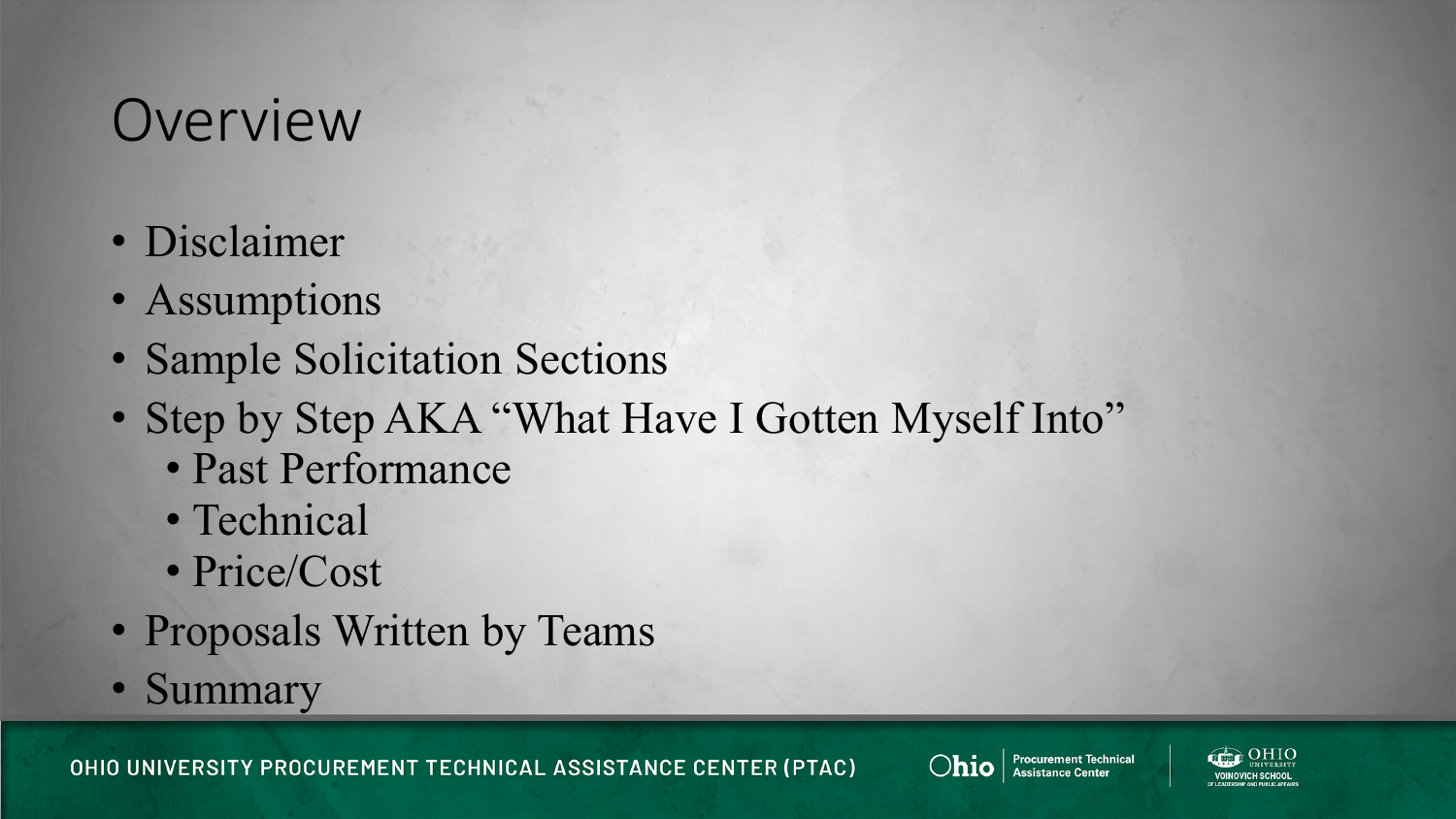### Disclaimer

- Each proposal is unique to the solicitation
- Proposal content, format and complexity varies based on
	- Size of the solicitation or \$\$ value of potential contract
	- Requirements of the solicitation
	- Evaluation criteria and basis for award
	- Type of resulting contract
- You will not be a proposal expert after this seminar
- If you are writing a proposal on your own, the techniques you learn here are applicable and will help you ask the right questions of your future proposal manager(s) as your company grows

OHIO UNIVERSITY PROCUREMENT TECHNICAL ASSISTANCE CENTER (PTAC)



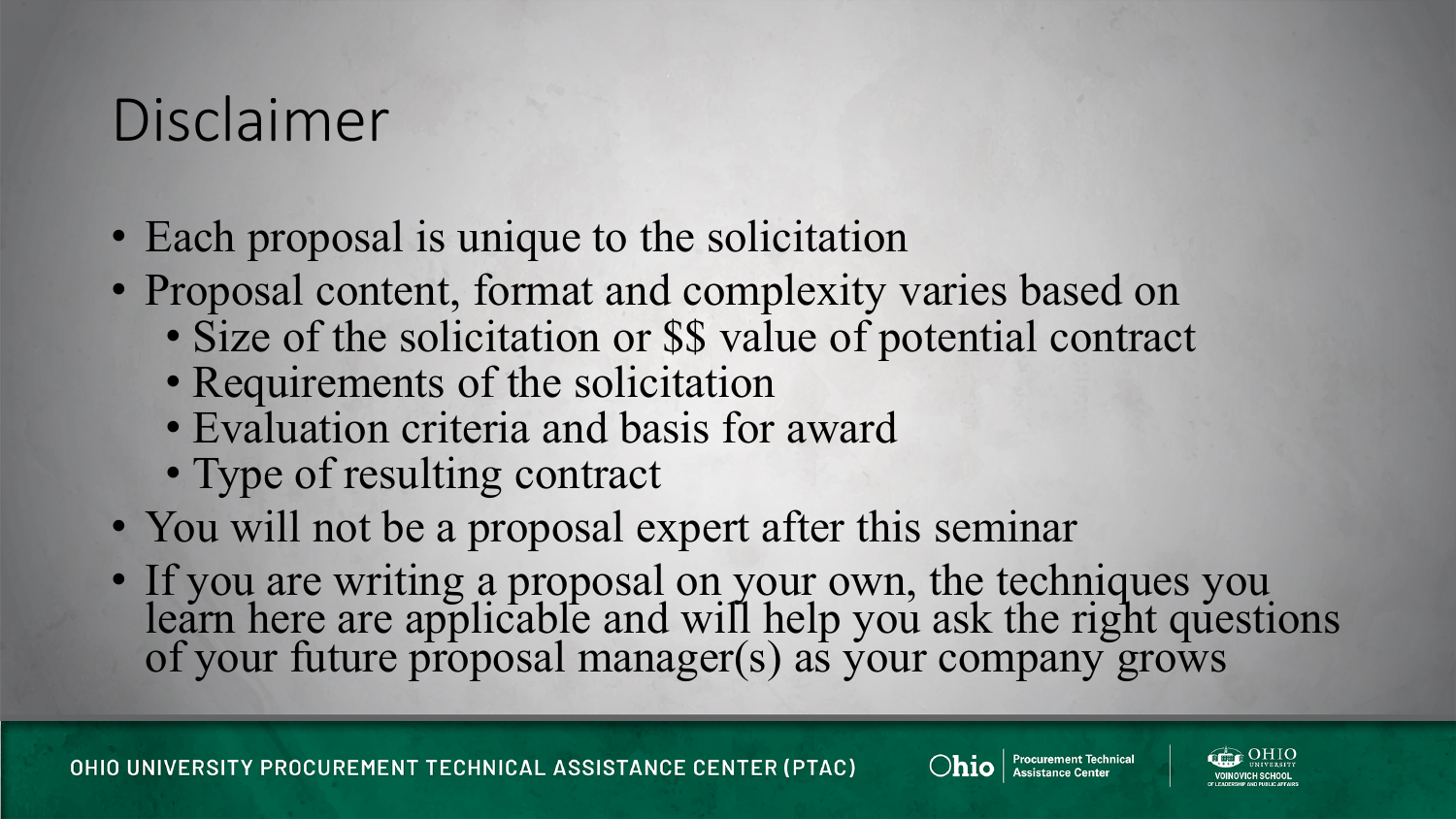#### Assumptions

- Business development & capture activities are complete
- Signed teaming agreements exist, if required
- Review of any draft solicitation documents complete and you have a favorable PWin
- You developed "win themes" for use in your proposal
	- Win themes should be visible throughout your proposal
	- Objectively, you identified why the Government will choose your company & will tell that story in your proposal
- Pursuit decision has been made to commit internal resources
- You have/are creating a past performance repository

OHIO UNIVERSITY PROCUREMENT TECHNICAL ASSISTANCE CENTER (PTAC)



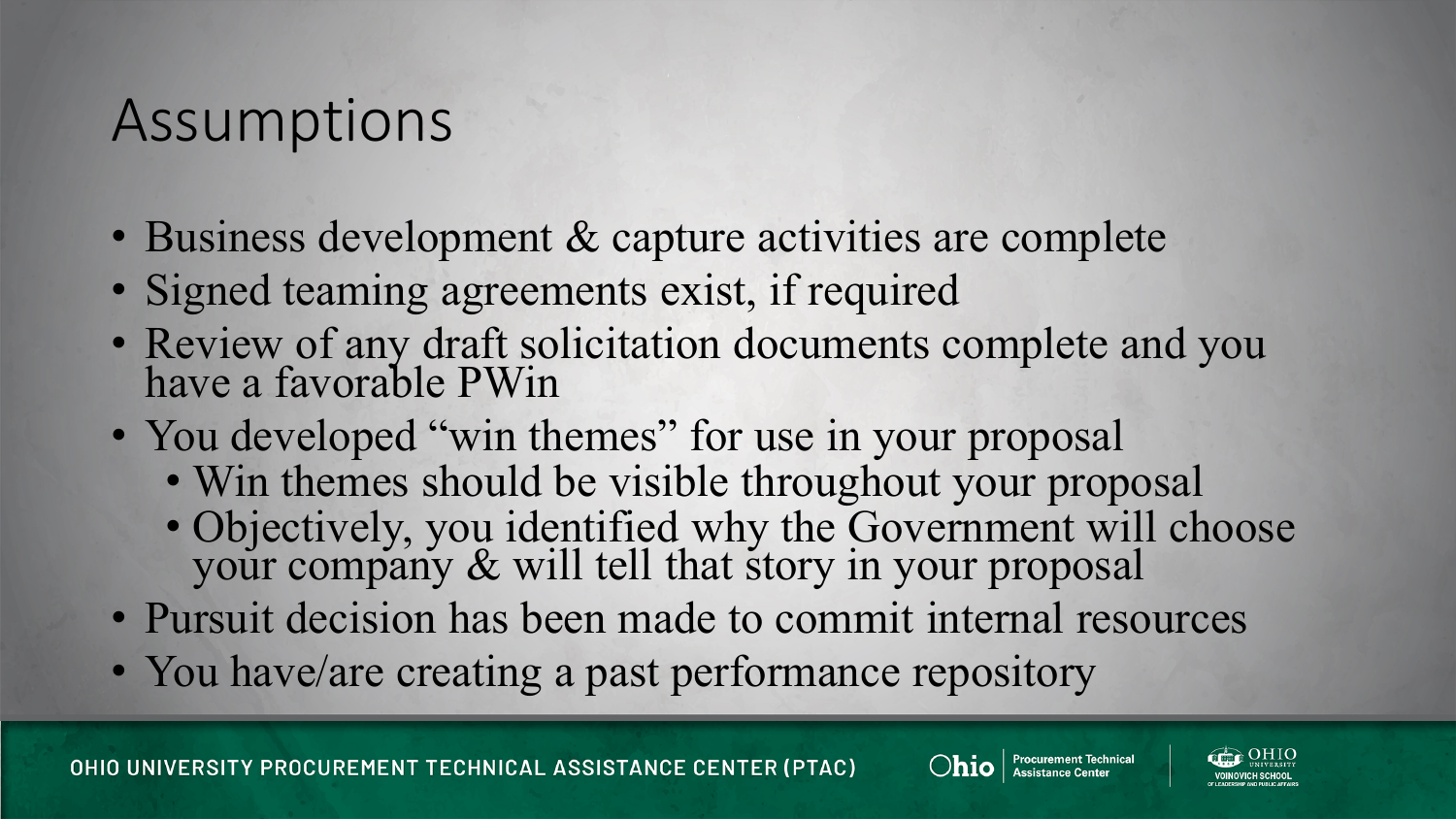### Sample Solicitation Sections

- Section C or the PWS
	- Describes the task(s) the Government wants performed
- Section L "Instructions to Offerors"
	- Describes what content should be in your proposal, how it should be formatted, date/time due, how  $\&$  where to deliver proposal, number of copies required, etc
- Section M Evaluation Factors for Award
	- Describes the logic the government will apply in order to select a proposal(s) for award

OHIO UNIVERSITY PROCUREMENT TECHNICAL ASSISTANCE CENTER (PTAC)



**Procurement Technical** 

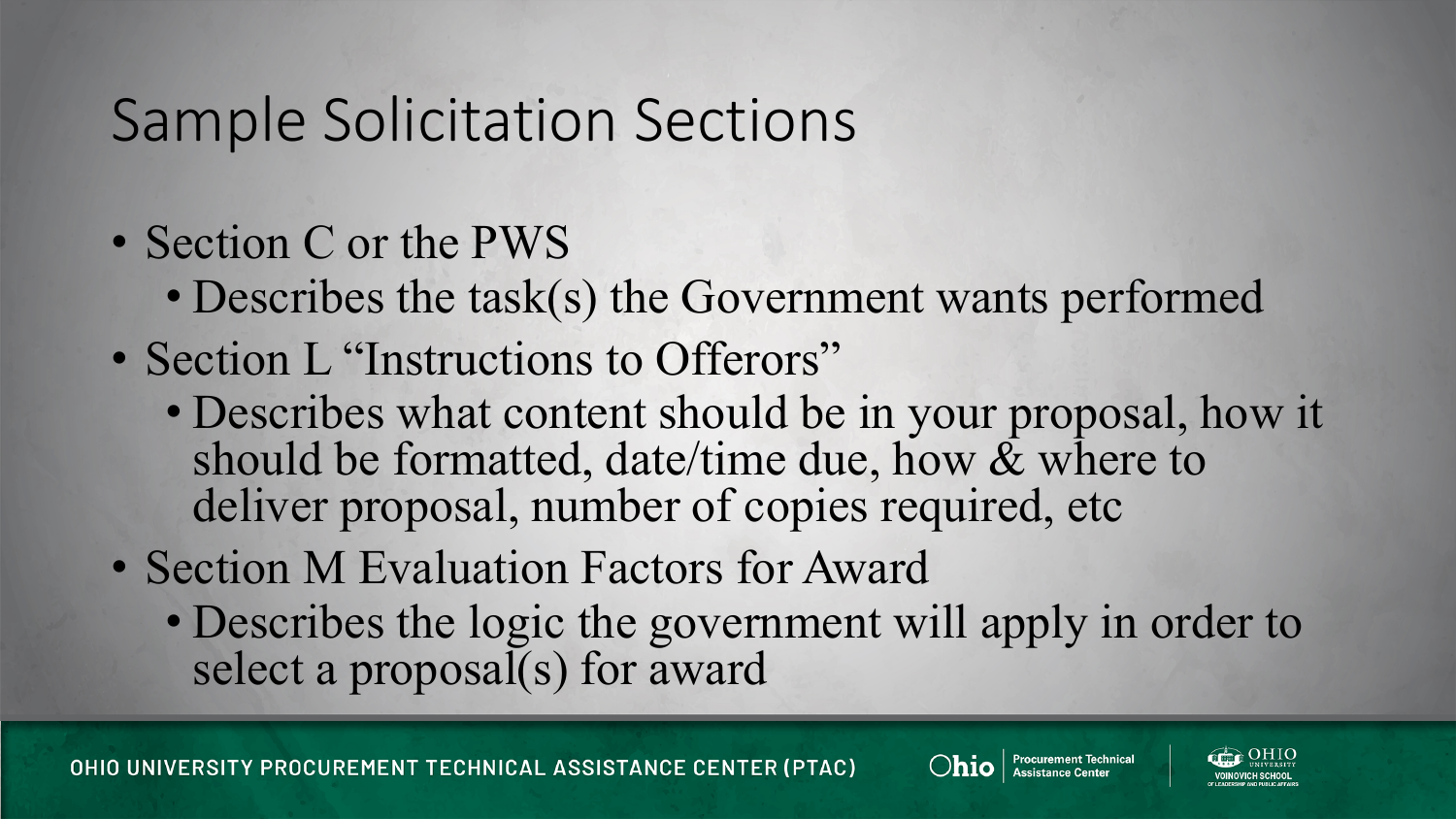- Successful proposals are not a singular event, but a process • Larger companies follow documented processes for writing their proposals
- Conventional approach is to write & review your proposal in stages of completion, allowing time for corrections/addition of content after each review

OHIO UNIVERSITY PROCUREMENT TECHNICAL ASSISTANCE CENTER (PTAC)



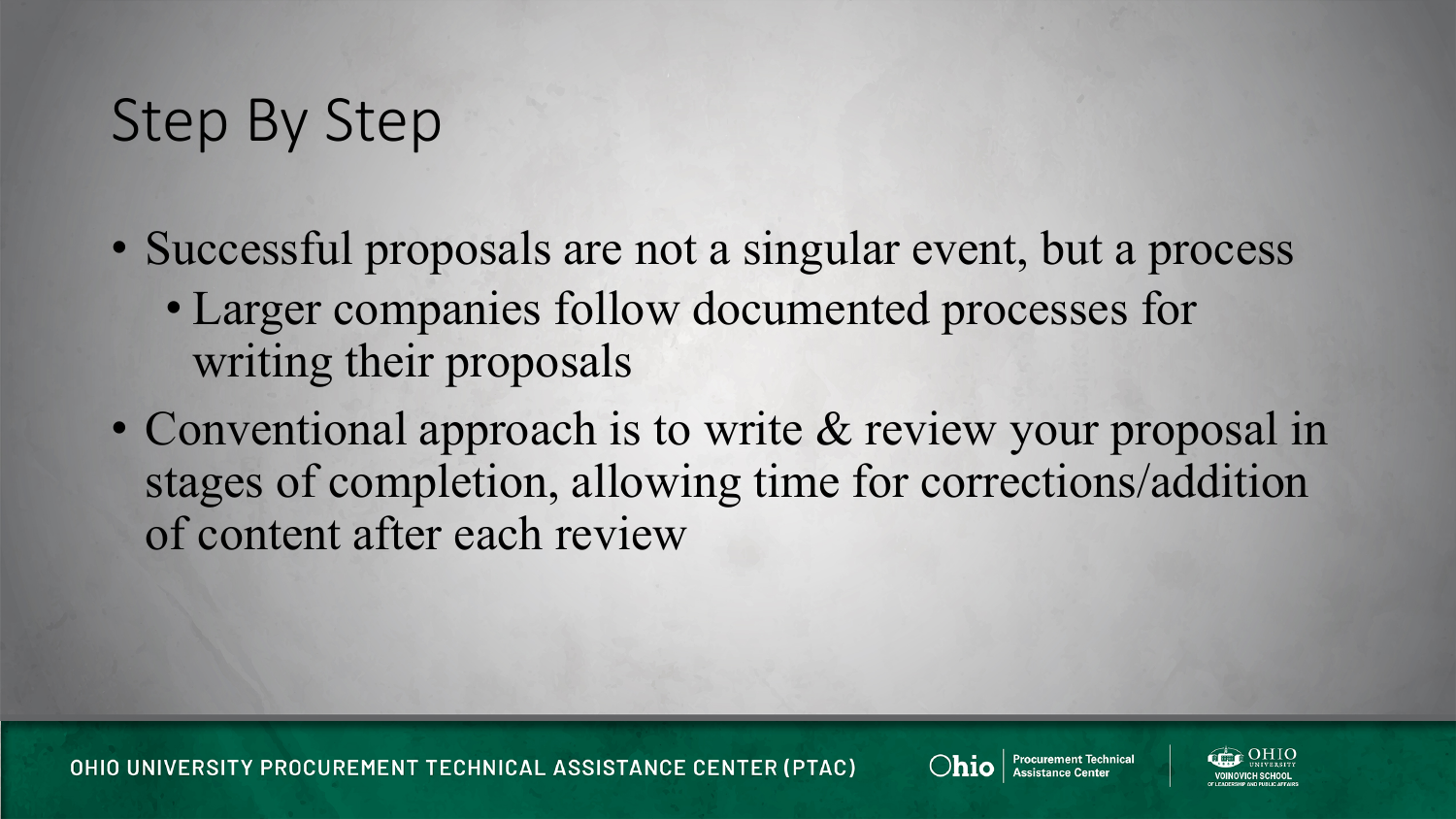- Typically, companies use at least 4 sets of reviews
	- Green level identifies major points you wish to communicate to Government in your proposal
	- Pink level  $-$  50% of draft complete
	- Red level review after proposal draft complete
	- Gold level "white glove" check to ensure no obvious or embarrassing errors have been committed, easy to fix
		- Using wrong name of contracting officer/program manager
		- Incorrect labeling of volumes, etc
- If you have multiple writers, have someone other than the writer review their own work – good job for managers



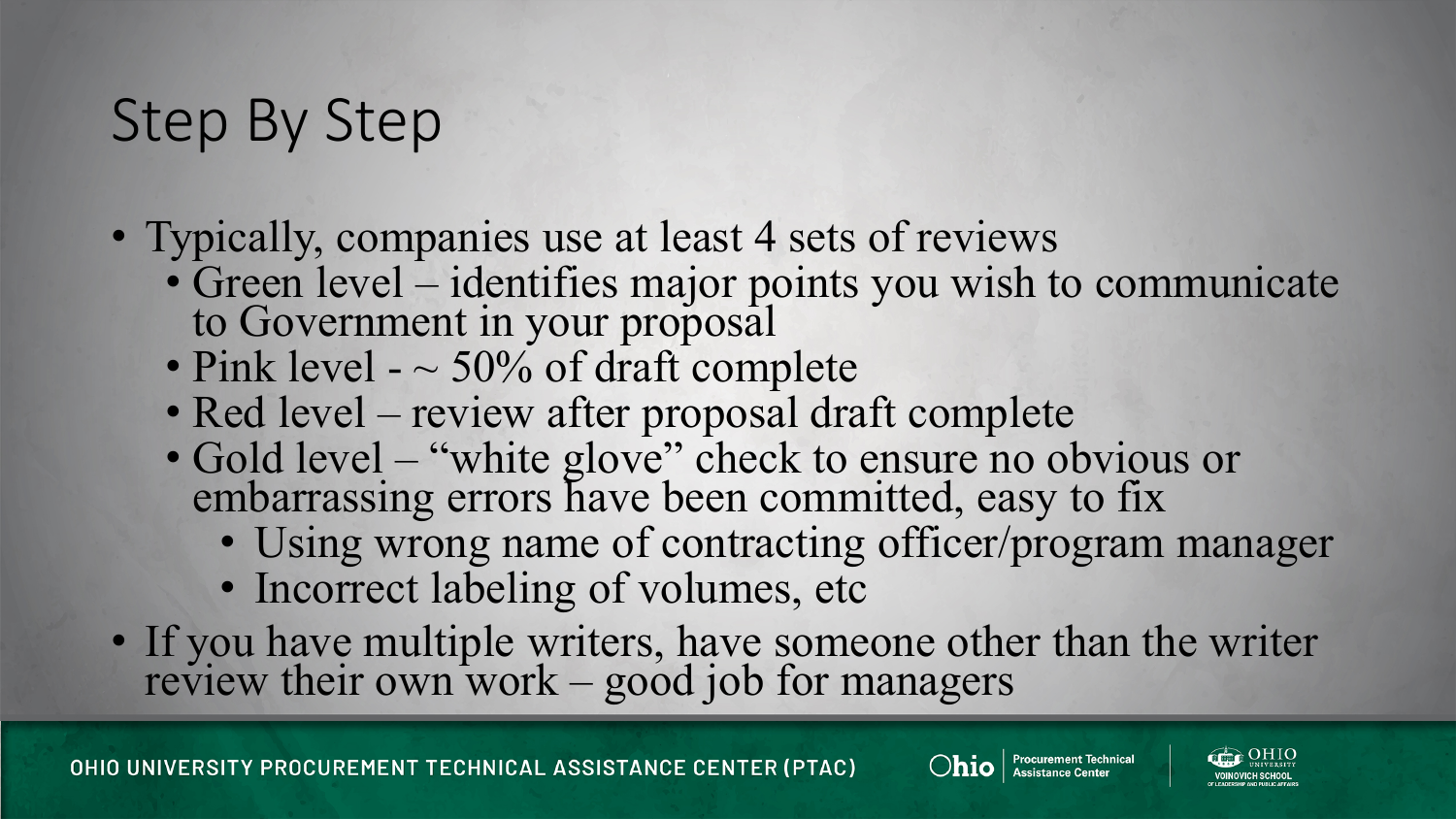- Create a file of the solicitation, all subsequent government amendments, communication, FAR clauses in the RFP & your proposal - keep under configuration control
	- Create working copies that can be accessed & used by the writer(s)
- Develop and publish to the writer(s) the proposal calendar, highlighting the due dates for major proposal deliverables • Caution: not every proposal volume may be due at the same time & this may cause multiple reviews/deliveries to the Government

OHIO UNIVERSITY PROCUREMENT TECHNICAL ASSISTANCE CENTER (PTAC)



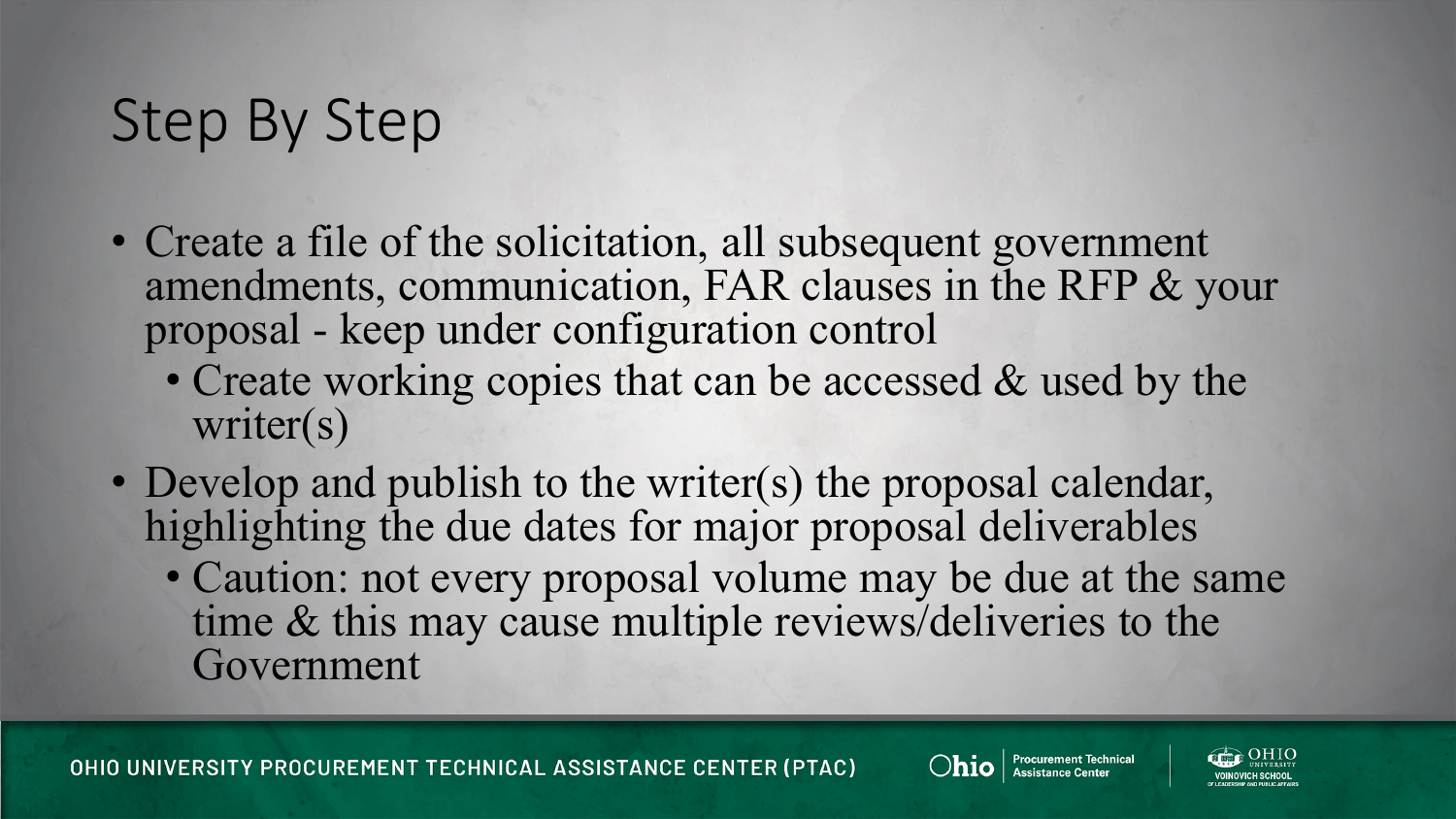#### Sample Proposal Calendar

|                                                                    |                                                                                                                       |                                                                                             |                                                            |                                               | <b>Dec 27</b><br><b>RFP Release</b>                                                  | 28<br>Create<br>Configuration<br>File                                                |
|--------------------------------------------------------------------|-----------------------------------------------------------------------------------------------------------------------|---------------------------------------------------------------------------------------------|------------------------------------------------------------|-----------------------------------------------|--------------------------------------------------------------------------------------|--------------------------------------------------------------------------------------|
| 29<br><b>Shred RFP</b><br><b>Select Past</b><br>Performances       | 30<br><b>Draft Proposal</b><br>Outline - Tech,<br>Cost, Past<br>Performance<br>Contact<br>questionnaire<br>recipients | 31<br><b>Draft Proposal</b><br>Outline - Cont.<br>Send<br>questionnaires                    | Jan 1<br><b>Publish Outline</b><br>and Allocate<br>Content | $\overline{2}$<br>Assemble<br>Writer(s)       | $\overline{3}$<br><b>Build Strawman</b><br>Proposal<br><b>Write RFP</b><br>Questions | $\overline{4}$<br><b>Build Strawman</b><br>Proposal<br><b>Write RFP</b><br>Questions |
| 5<br><b>Green Level</b><br>Review<br><b>Write RFP</b><br>Questions | 6<br><b>Revise Green</b><br>Level Proposal<br>Pens Down on<br>Submitting<br>Quest                                     | $\overline{7}$<br>Write<br><b>Review RFP</b><br>Questions<br>Follow up on<br>questionnaires | 8<br>Write<br><b>Revise RFP</b><br>Questions               | 9<br>Write<br><b>Approve RFP</b><br>Questions | 10<br>Write<br><b>Submit RFP</b><br><b>Questions By</b><br><b>Noon</b>               | 11<br>Write                                                                          |
| 12<br>Write                                                        | 13<br>Write                                                                                                           | 14<br>Write<br>Verify<br>questionnaire<br>receipt with CO                                   | 15<br>Write<br>Questionnaire<br>follow up if<br>required   | 16<br>Pens Down<br>Print                      | 17<br><b>Red Review</b><br>Questionnaire<br>follow up with<br>CO                     | 18<br>Rewrite                                                                        |
| 19<br>Rewrite                                                      | 20<br>Rewrite                                                                                                         | 21<br>Print for Gold<br>Review                                                              | 22<br><b>Gold Review</b>                                   | 23<br>Publish                                 | 24<br>Ship                                                                           | 25                                                                                   |
| 26                                                                 | 27<br><b>RFP Due</b>                                                                                                  |                                                                                             |                                                            |                                               |                                                                                      |                                                                                      |

OHIO UNIVERSITY PROCUREMENT TECHNICAL ASSISTANCE CENTER (PTAC)



Ohio | Procurement Technical

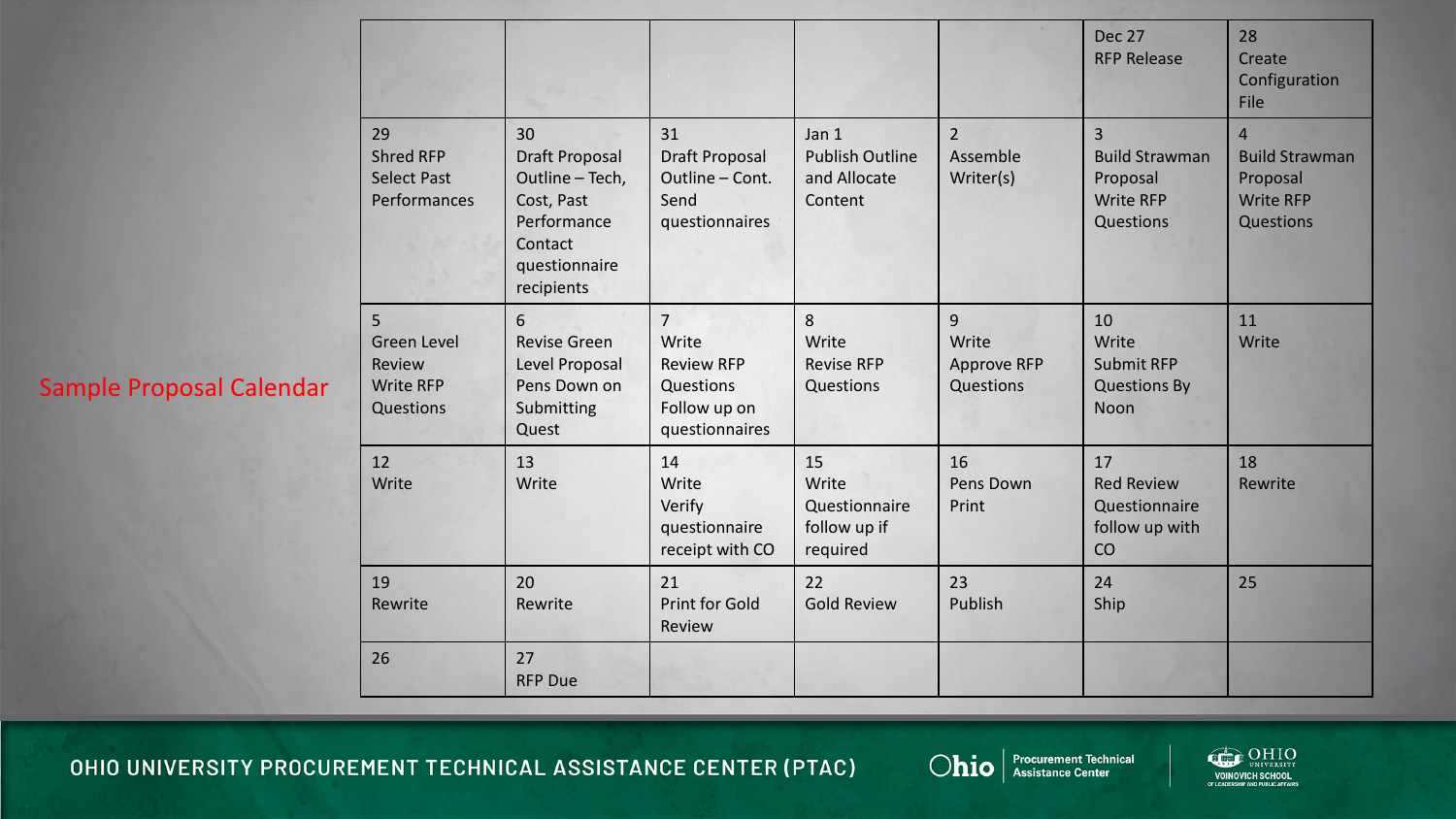- "Shred" the RFP identify everything in the proposal that requires you to take action (hint: all verbs or action words)
	- Proposal tools can do this but Excel works well
	- Makes clear what content is required, format, due date
	- Shredding Section L will create a de-facto checklist to determine whether your proposal is compliant
	- Tedious, time-consuming task
		- Prevents overlooking something simple that makes an otherwise brilliant proposal un-awardable

OHIO UNIVERSITY PROCUREMENT TECHNICAL ASSISTANCE CENTER (PTAC)



 $\bigcirc$ hio  $\big|$  Procurement Technical

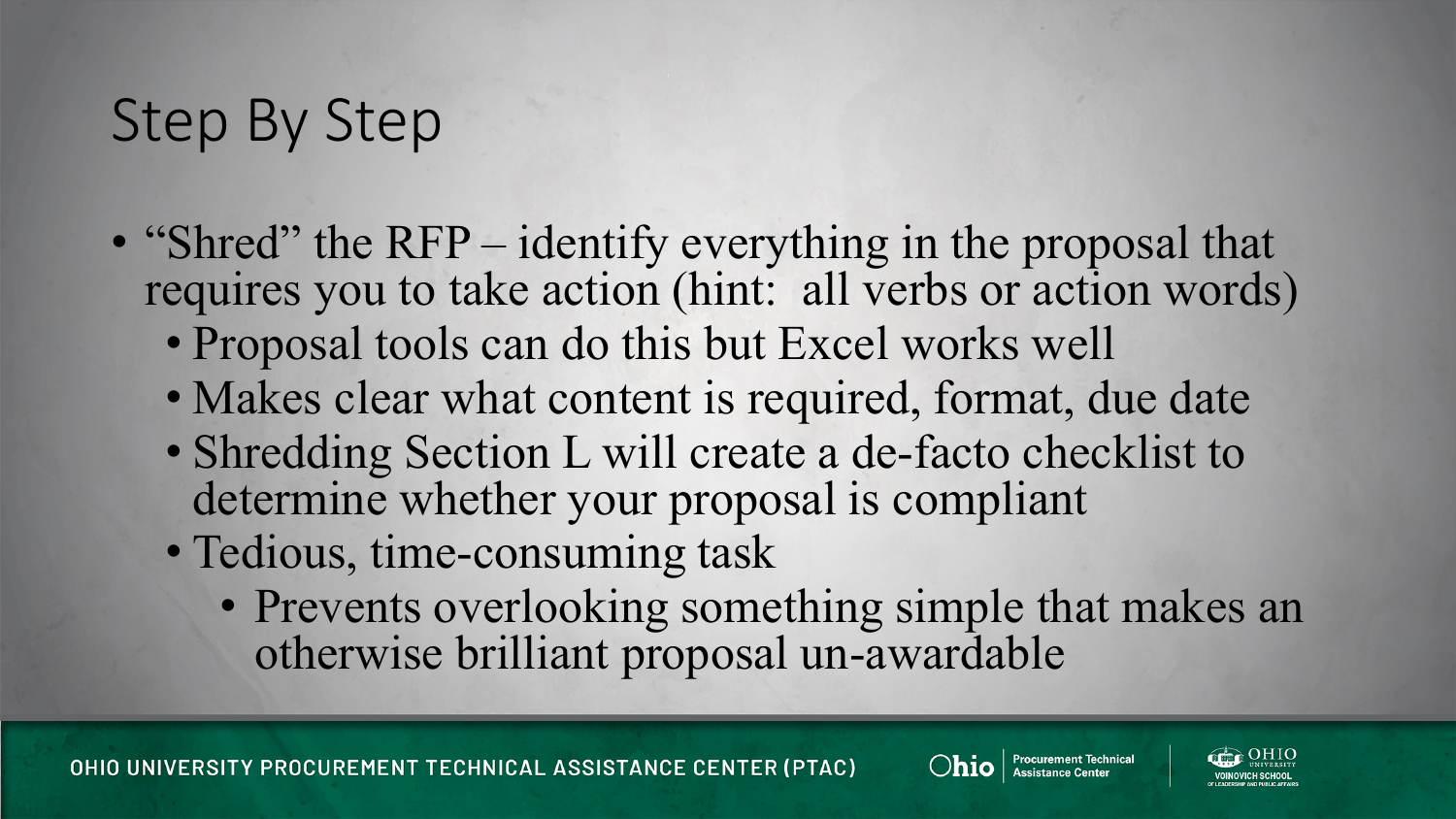- Common element into most federal (and other government) solicitations is a discussion of your past performance
	- Who have you worked for, what did you do, what were the results, did you deliver on schedule/on budget?
- Start building a repository of completed/in progress contracts for your proposal first draft and future proposals
- Government considers two major elements in evaluation recency and relevance

OHIO UNIVERSITY PROCUREMENT TECHNICAL ASSISTANCE CENTER (PTAC)



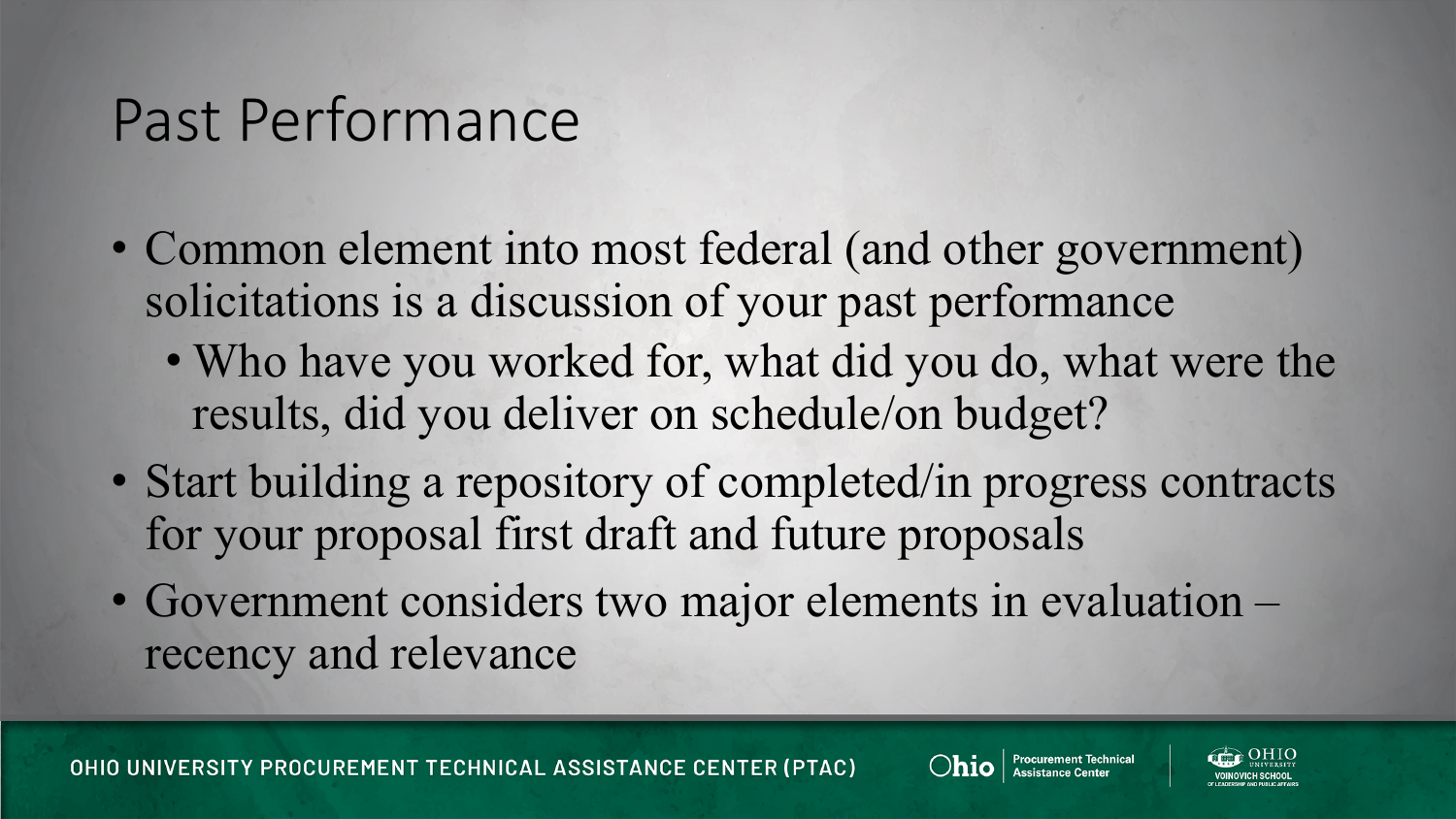- Recency
	- Will be defined in solicitation
		- Commonly, past performance (contract completion) can be no more than 3 years earlier than date of solicitation
			- Construction can go further back
- Relevance
	- Is the past performance citation similar to the work being proposed?
		- Don't cite a past performance for landscaping services for an IT services solicitation

OHIO UNIVERSITY PROCUREMENT TECHNICAL ASSISTANCE CENTER (PTAC)



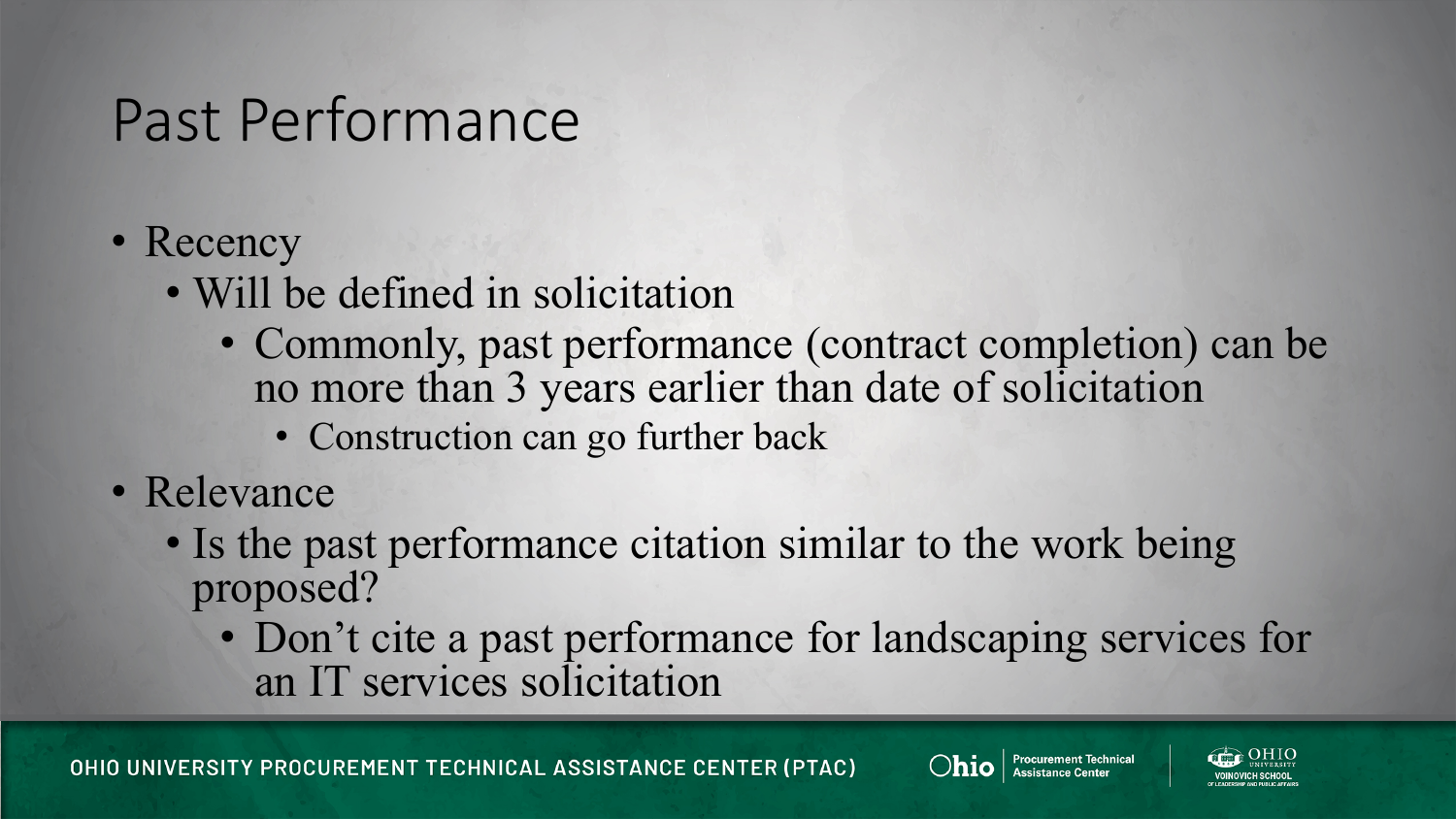- Which past performances should I use?
	- Remember recency and relevance
	- Contract value similar to value of RFP
		- Which has more credibility for RFP valued at \$1M, a \$500K or a \$5K past performance?
	- Use past performances in this order:
		- 1. For this specific agency
		- 2. Other federal past performance
		- 3. State government past performance
		- 4. Other government past performance
		- 5. Commercial past performance



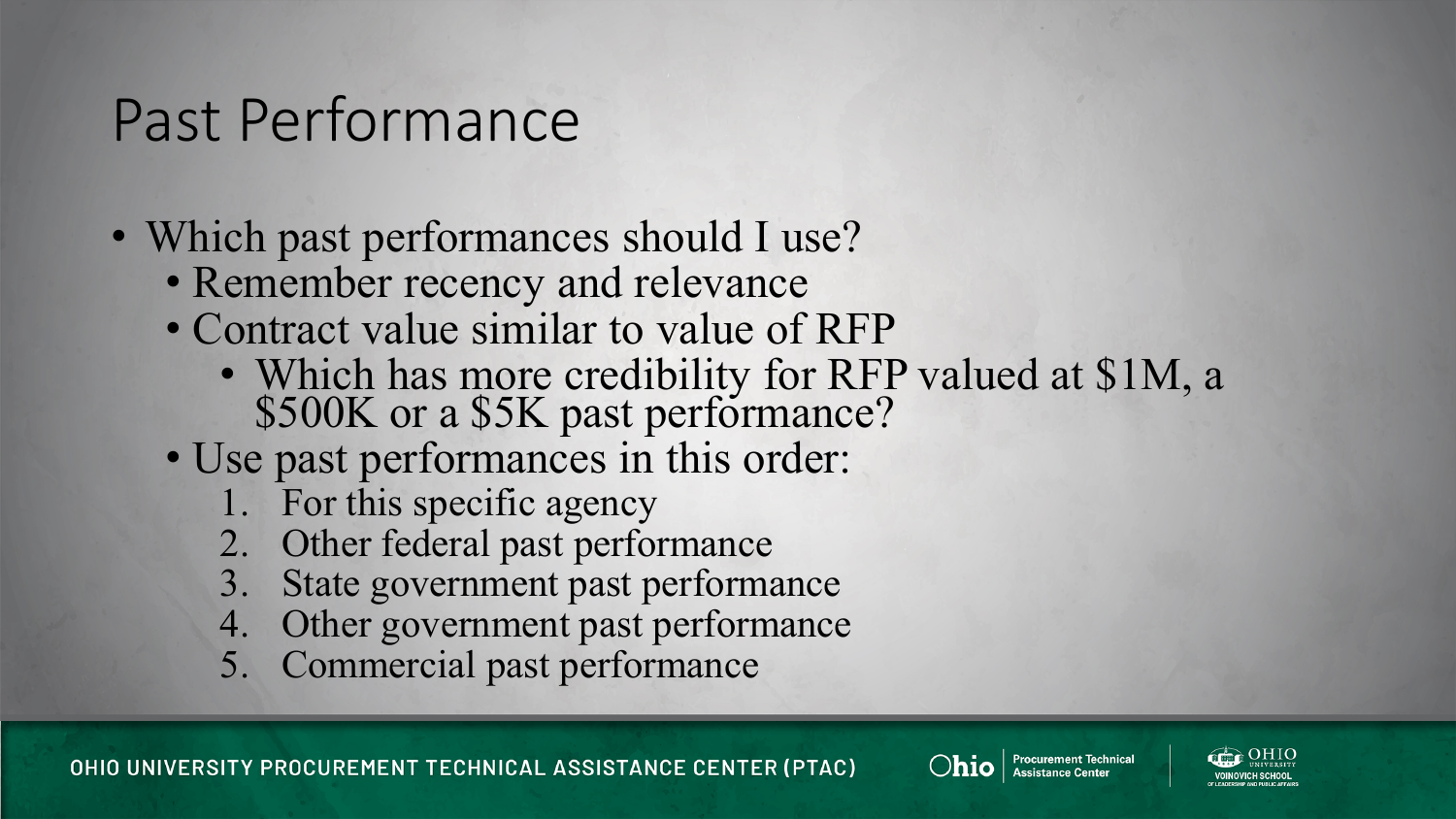#### Past Performance Volume

• What should be included in a past performance citation? RFP will dictate, but commonly:

Past Performance

Customer Name E-Mail Address Phone Number Fax Number

Name Contract/Task Number Value (To Date) Period of Performance

Discussion: What work did you perform?

Discussion: What was the outcome and how did it benefit the customer?

Discussion: What problems and challenges did you encounter and **MOST IMPORTANTLY**, what did you do to fix/mitigate the issue(s)?

OHIO UNIVERSITY PROCUREMENT TECHNICAL ASSISTANCE CENTER (PTAC)



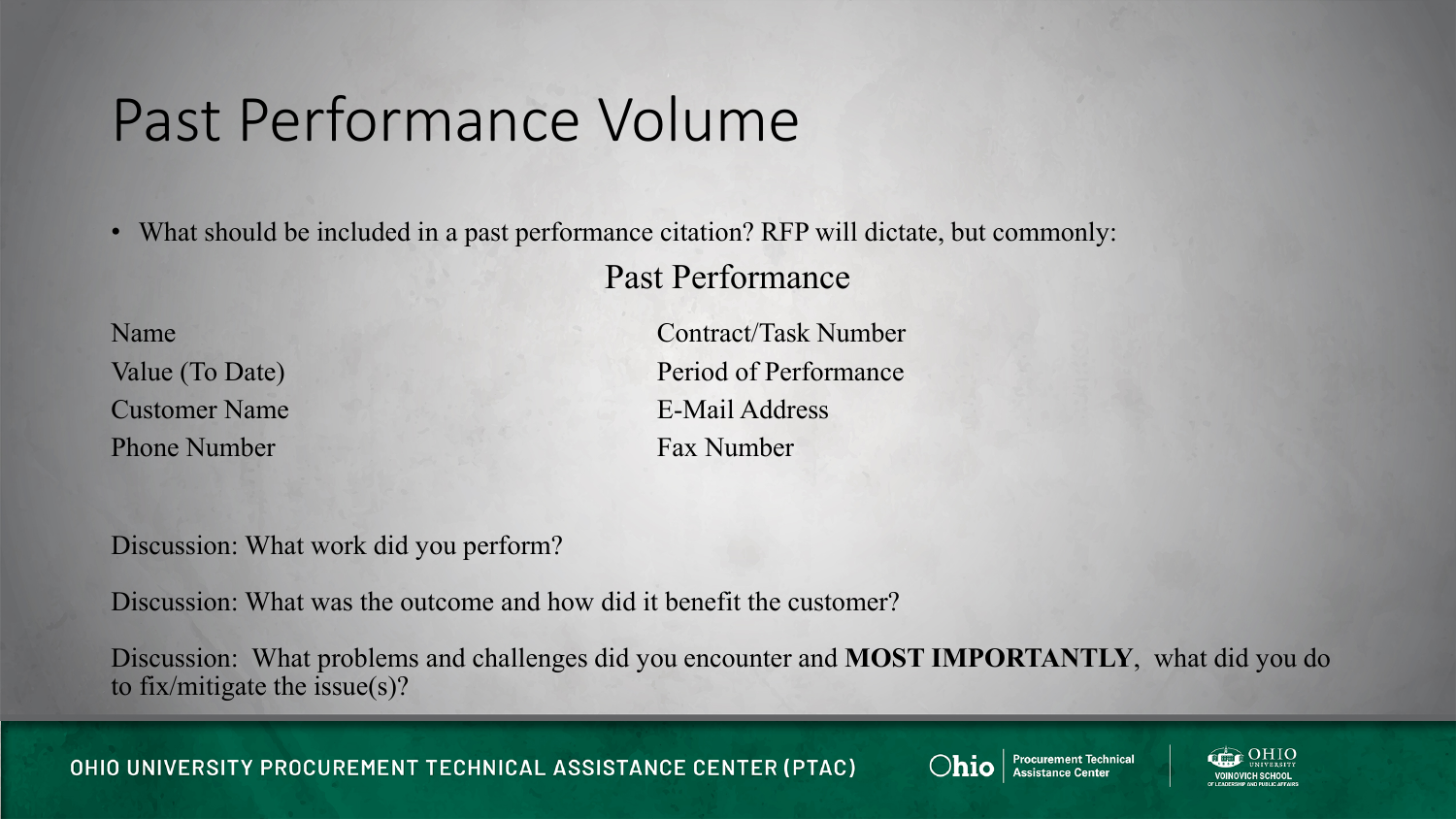- Government evaluators not limited to your past performance citations in your proposal
- Other sources that are fair game include but not limited to:
	- Government past performance databases
	- Evaluator knowledge of other contracts
	- Evaluators contacting other agencies where your company has held contracts
	- Past performance questionnaires
- You will receive an opportunity to explain/rebut negative information discovered during the evaluation process



**Ohio** | Procurement Technical

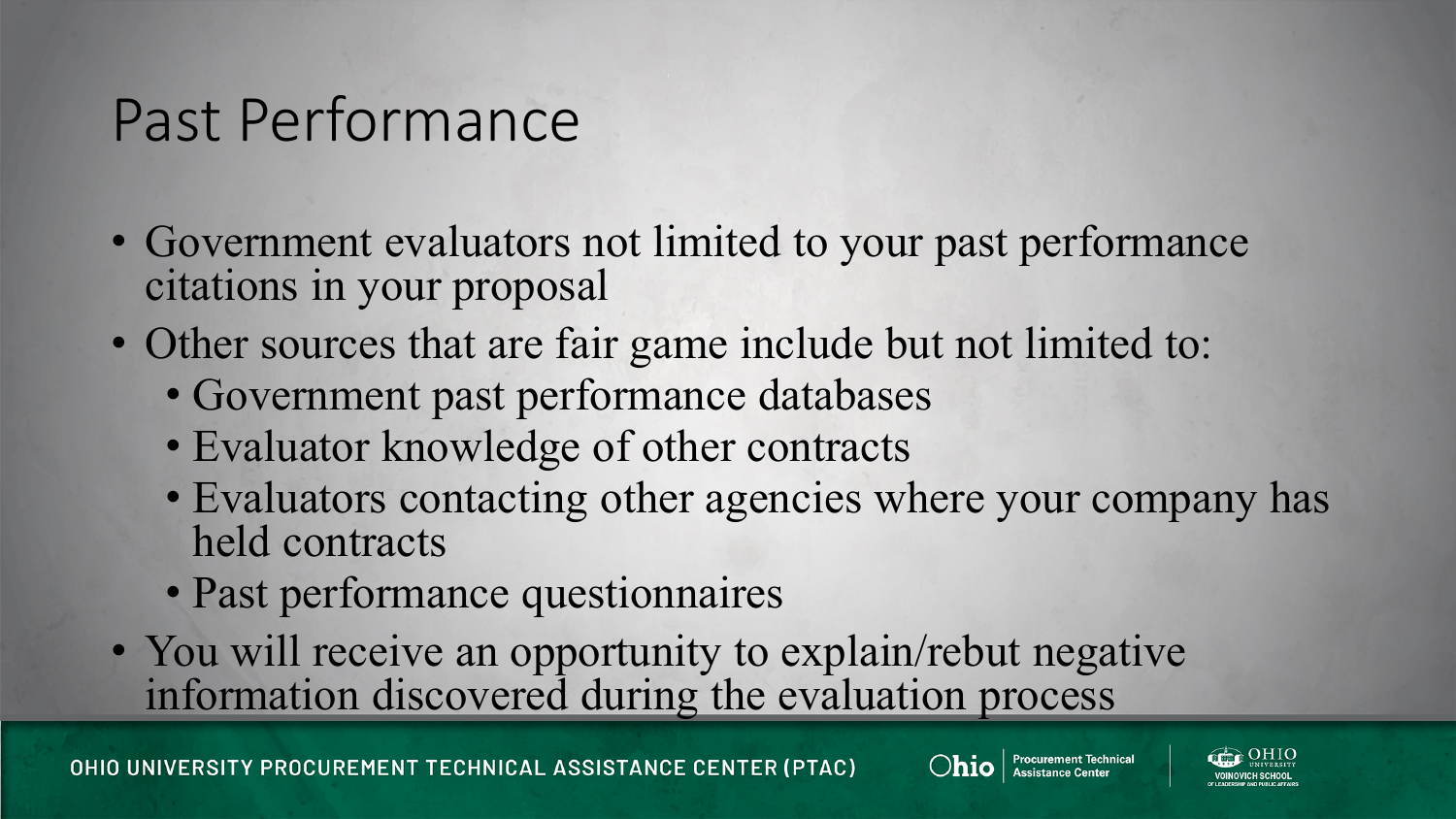#### Questions to the CO

- After solicitation release, all communication is to the CO
	- The CO can elect not to talk with you, depending upon the nature of the communication
- The solicitation will specify a formal process to submit written questions regarding the solicitation
	- The Government doesn't have to answer the question if they believe offerors should already know the answer
	- STRATEGY: All questions and answers will be shared with all bidders – do you want your competitors to have this information?

OHIO UNIVERSITY PROCUREMENT TECHNICAL ASSISTANCE CENTER (PTAC)



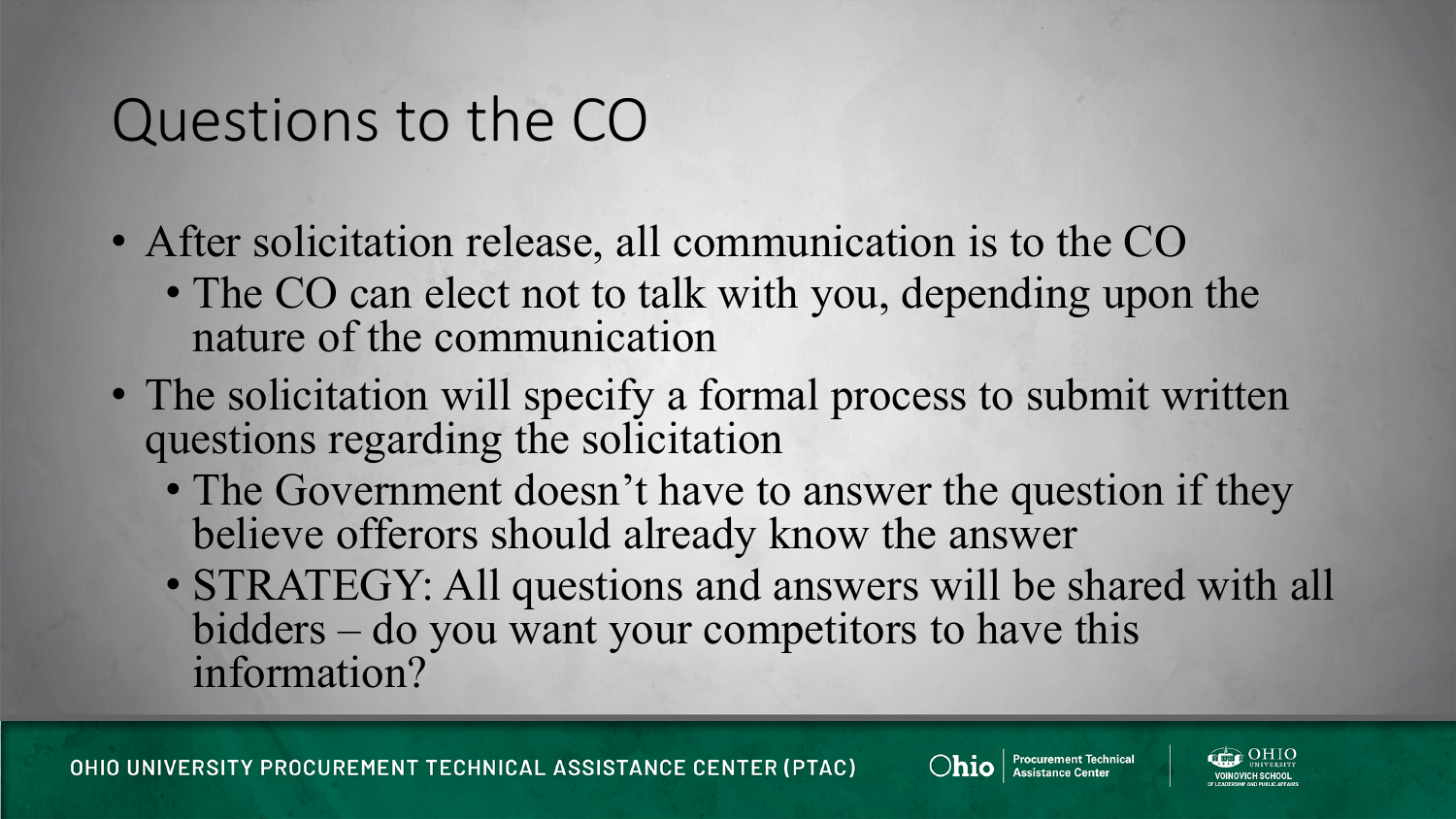- Section L will specify the content, format and length
- Typically, the outline will have:
	- 1. Introduction paragraph on bidder
	- 2. Table of pertinent data, SAM UEI#, Cage Code, NAICS, PSC/FSC, small business size, company security clearance, POC for proposal with contact information
	- 3. Balance of Technical Volume
- Use PWS as guide to content cross reference to PWS
	- Tell the Government **how** you will perform the task
- Proposal outline should specify length of each section



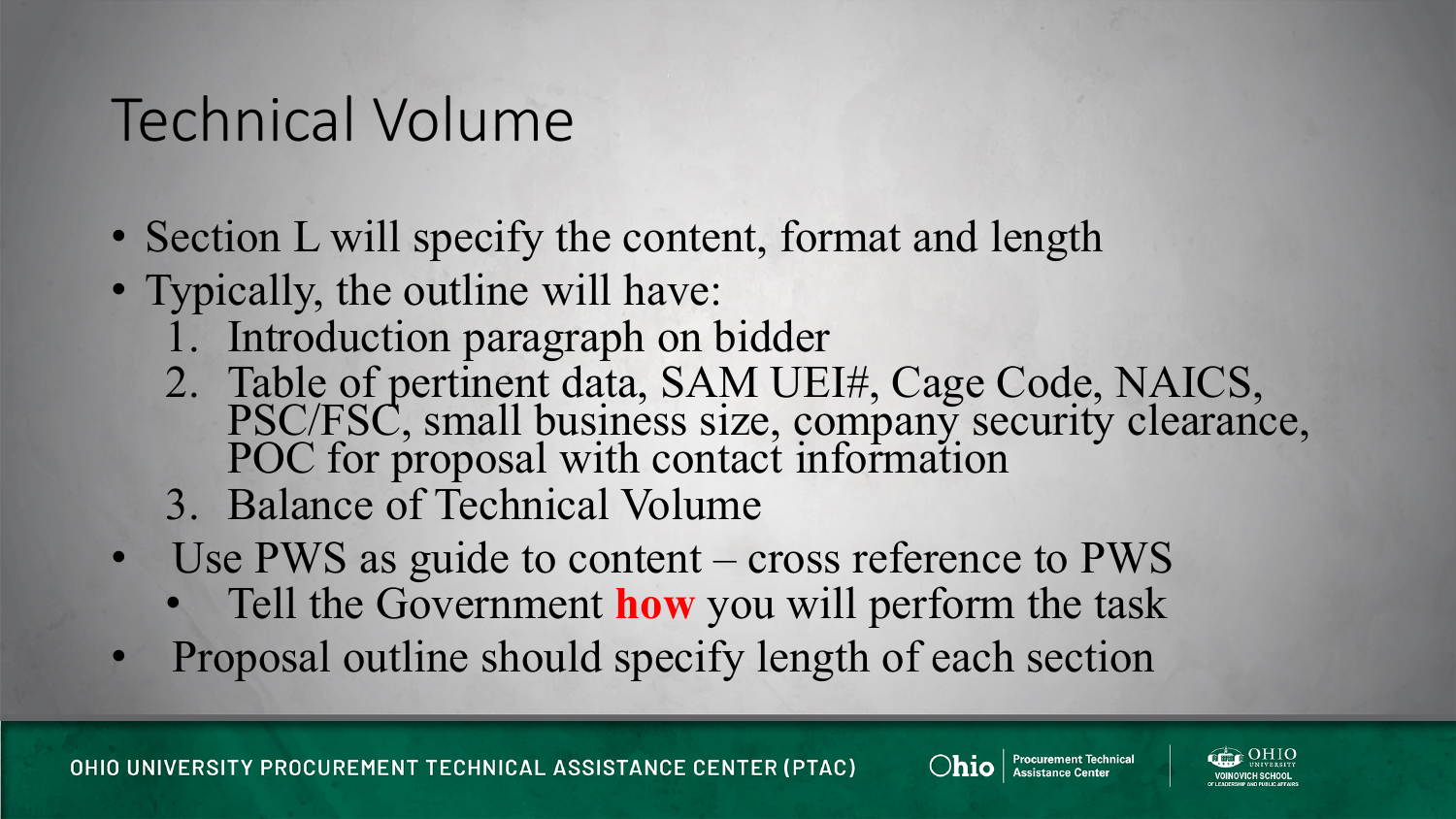- Words of caution
	- Do not "parrot" the PWS back to the Government
	- Do not state "will comply with PWS"
		- Do not insert a table that lists the PWS paragraphs with headings of comply/not comply and then check the comply column for each row
- Will need to be more creative in latter part of proposal when discussing less technical aspects of your proposal - example
	- Facility entry/exit procedures
	- Personnel security clearances

OHIO UNIVERSITY PROCUREMENT TECHNICAL ASSISTANCE CENTER (PTAC)



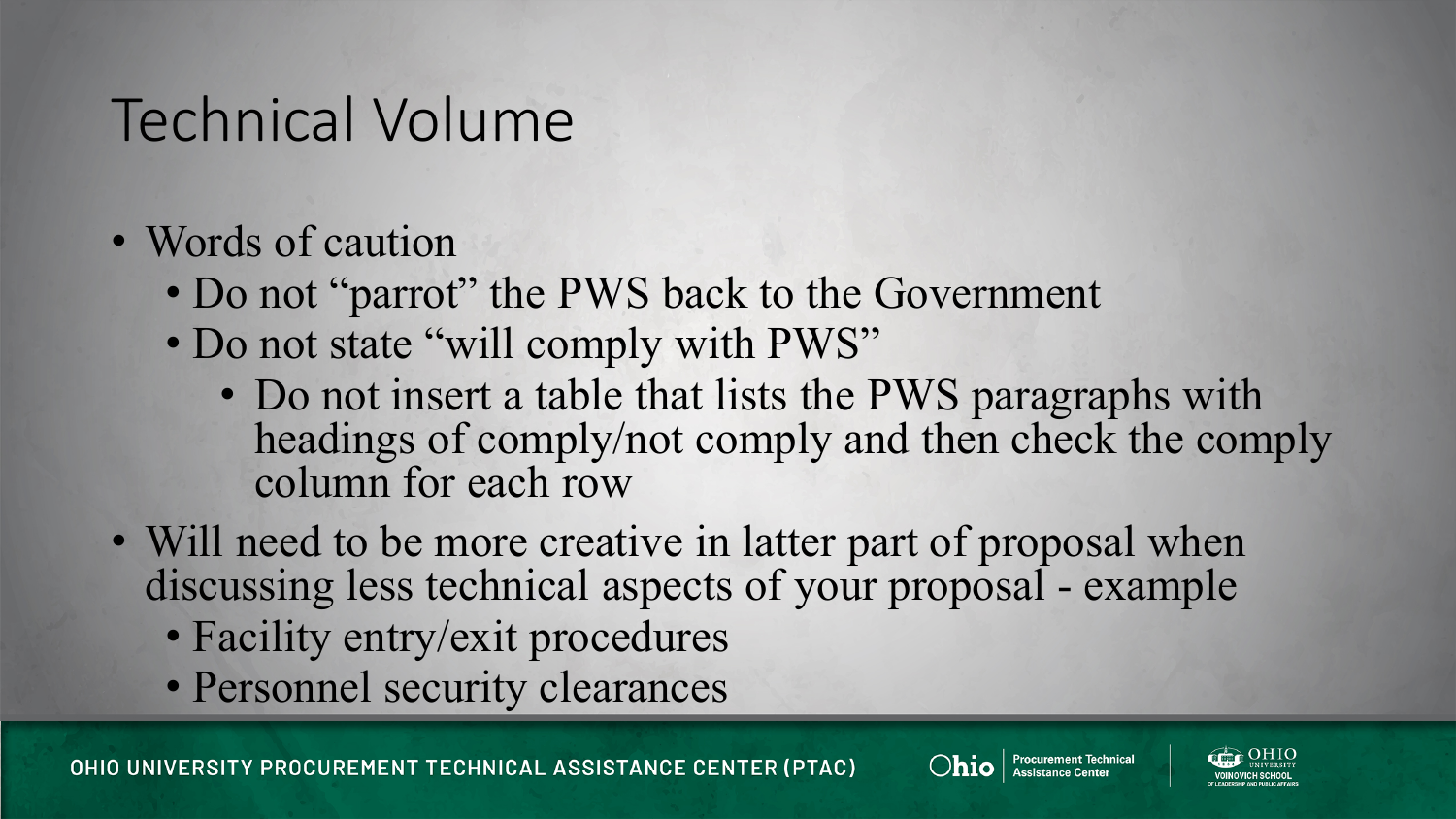- Resumes lots of pitfalls
	- Interview the candidate(s), use contingent offers & concurrence to use resume(s)
		- Your company's face to the Government
			- Will they represent you well, even under stress?
			- Can they "get along" with the Government?
			- Does the Government know & like the candidate?
- Select a candidate whose skills match PWS requirements
	- Experiences, software tools revise resume to highlight
		- Ensure candidate agrees to revisions



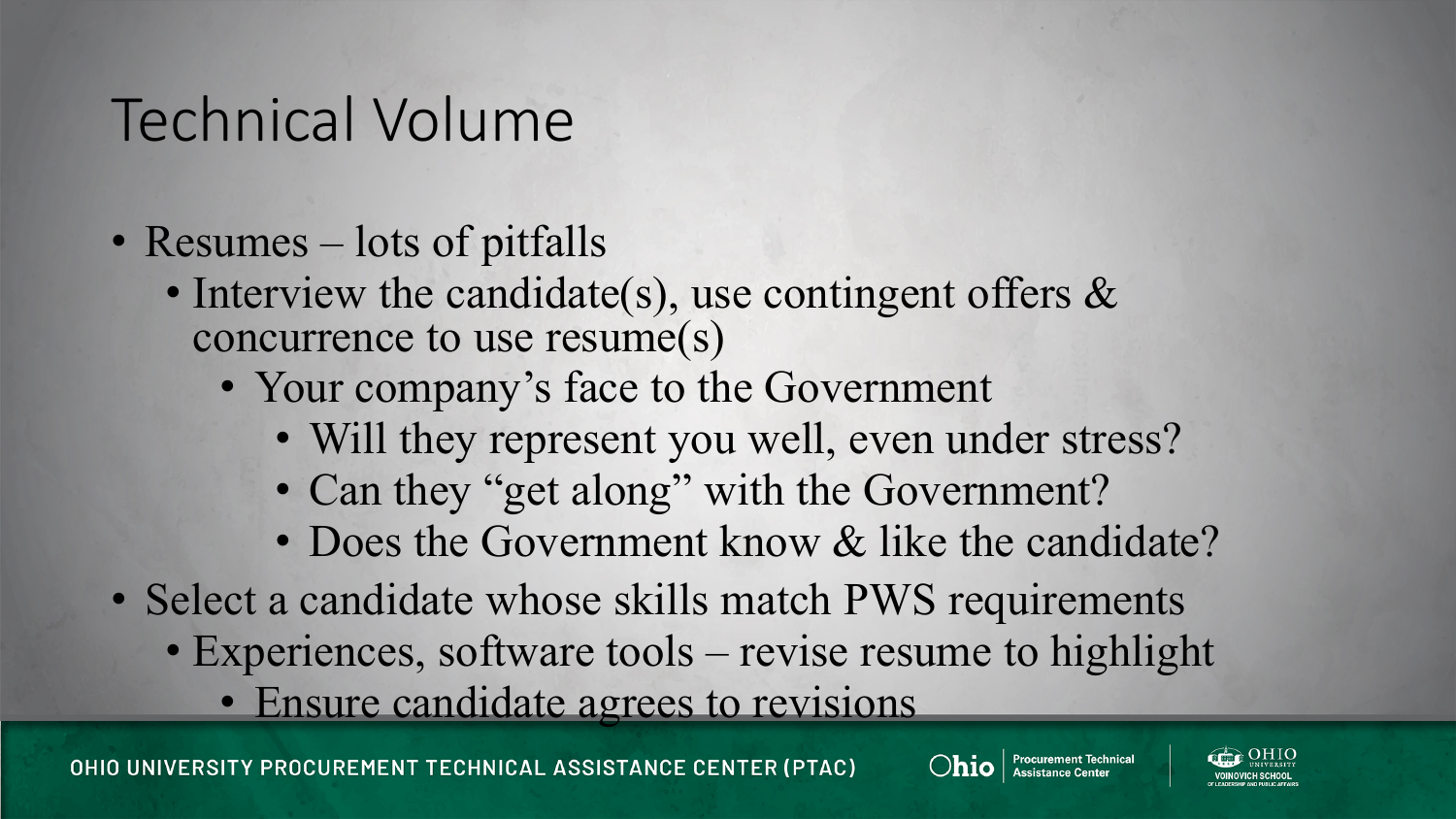- Recruiting incumbents
	- Very risky, but sometimes necessary
	- Unless experienced in task, may want to use a consultant to provide some level of distance between you & incumbents
- Will they give you their resume(s)?
- You will likely have to offer a raise to get the resume
- Will they be loyal?

OHIO UNIVERSITY PROCUREMENT TECHNICAL ASSISTANCE CENTER (PTAC)



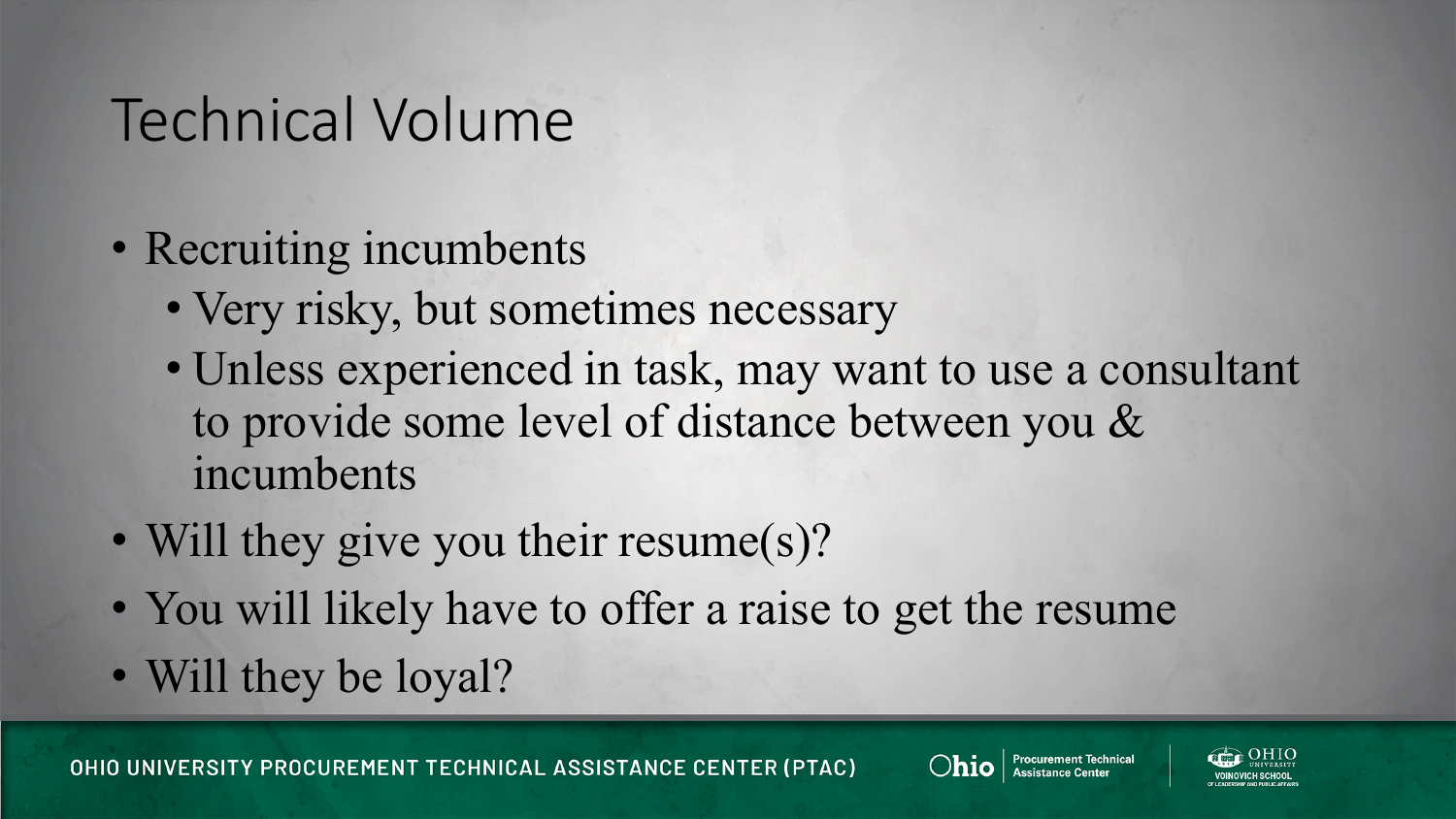### Cost/Price Volume

- Read Section L very carefully
- Provide what the Government wants in the format requested
- Keep technical/past performance content out of price/cost volume & keep price/cost content out of technical volume • Content in the wrong volume likely not to be evaluated
- If permitted, copy solicitation CLIN structure and fill in pricing • Remember the KISS principle – extraneous information a bad idea
- Government will use evaluators specializing in price/cost

OHIO UNIVERSITY PROCUREMENT TECHNICAL ASSISTANCE CENTER (PTAC)



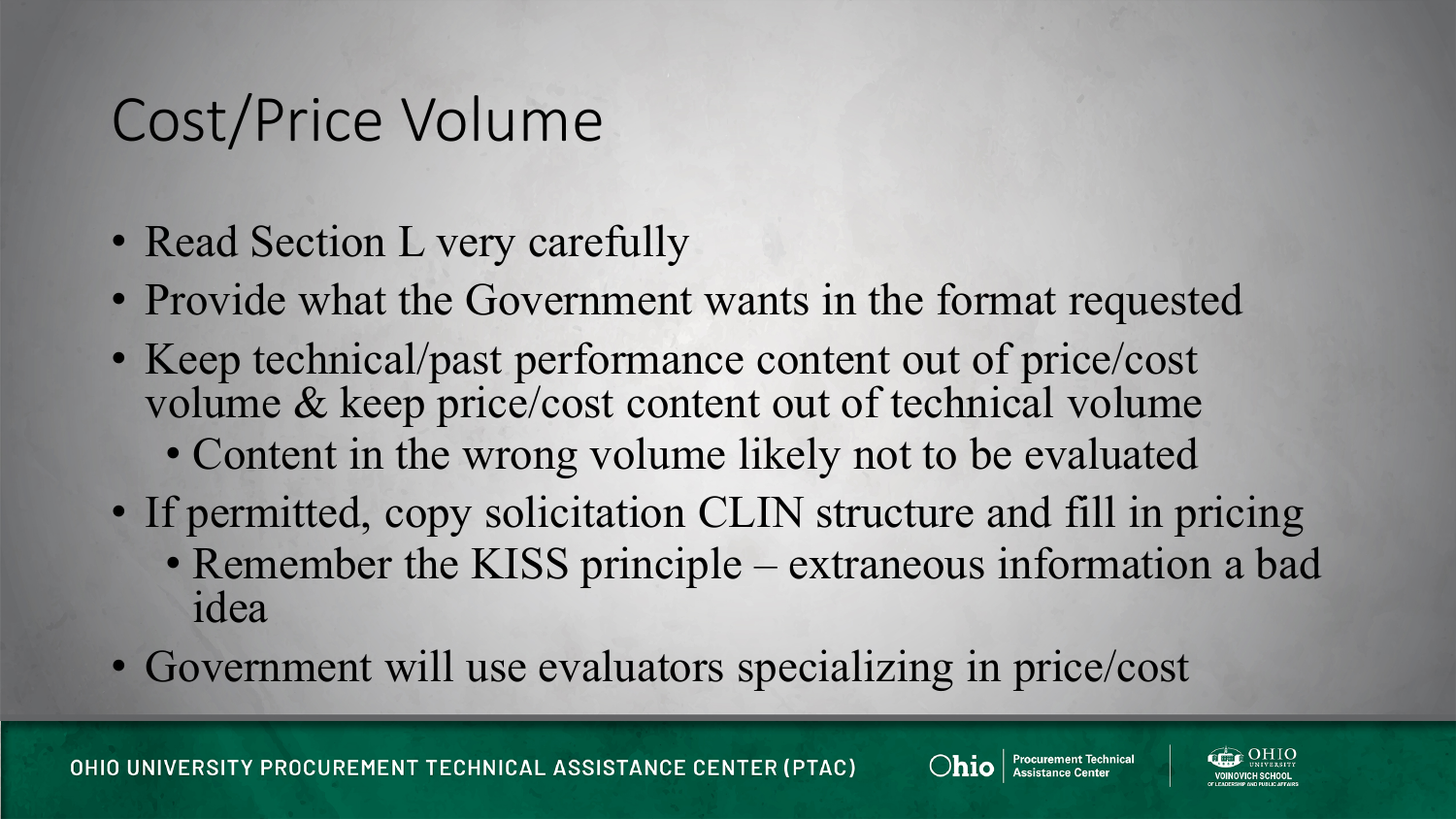#### Proposals Written By Teams

- Used for larger, more complex opportunities requiring a diverse set of writing talents
- Requires greater control of the process & more discipline
- Recommend you appoint someone to serve as the proposal manager and EMPOWER THEM!
	- Responsible to ensure the company submits a proposal that is compliant with the solicitation and on time
	- This person, by necessity, will not be liked
- Proposals are stressful, be prepared to diffuse hostilities





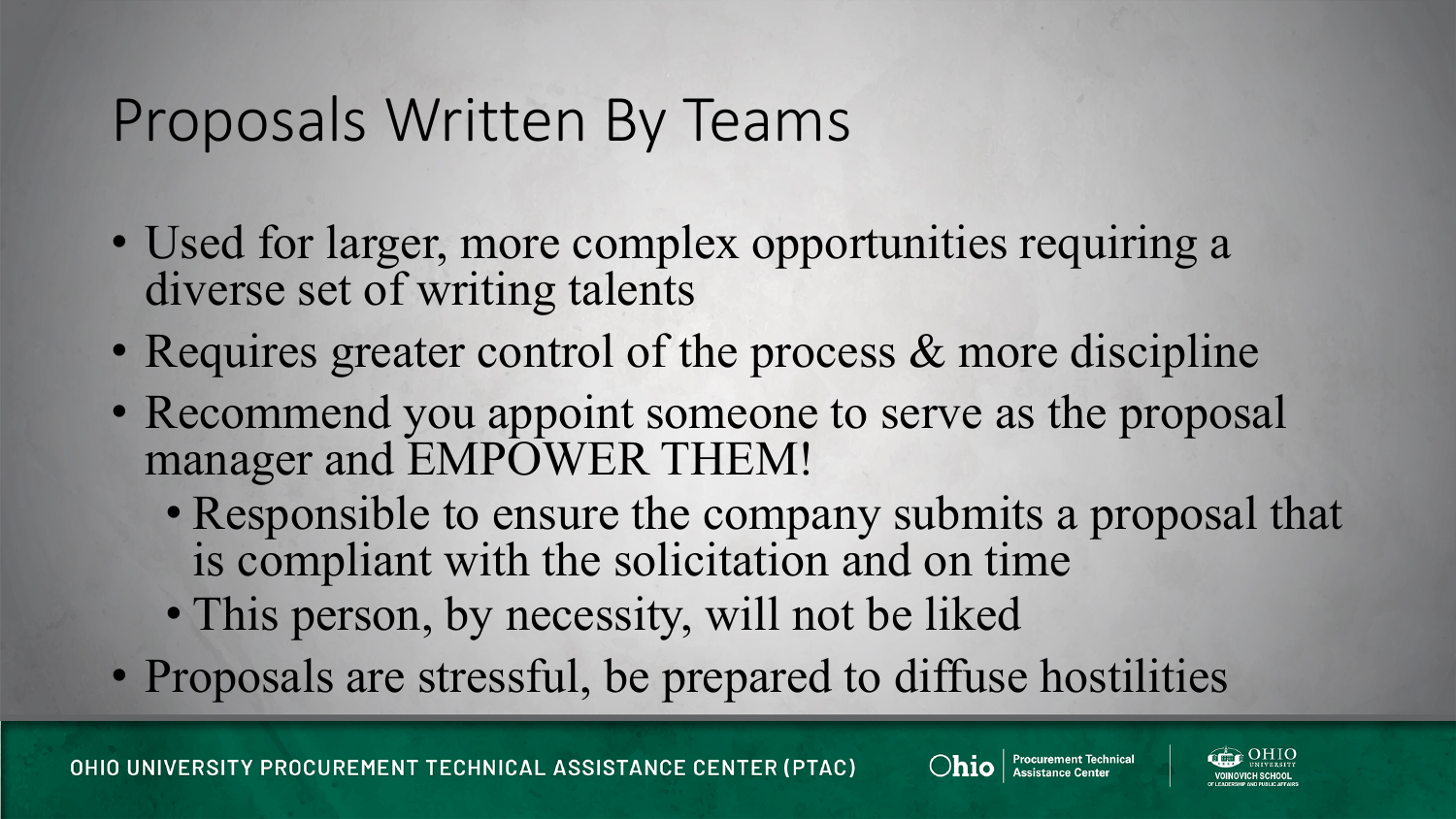#### Summary

- Proposals are a process, not an event
- You will get better as you work on more proposals
- Submit a compliant proposal, read Section L!
- Begin documenting your company's proposal process refine over time & make it repeatable
- Create the past performance repository
- Consider being a subcontractor first and work on a few proposals, "learn the ropes" before becoming a prime
	- Buy your prime's proposal manager a cup of coffee and "pick their brain"

OHIO UNIVERSITY PROCUREMENT TECHNICAL ASSISTANCE CENTER (PTAC)



**Procurement Technical**